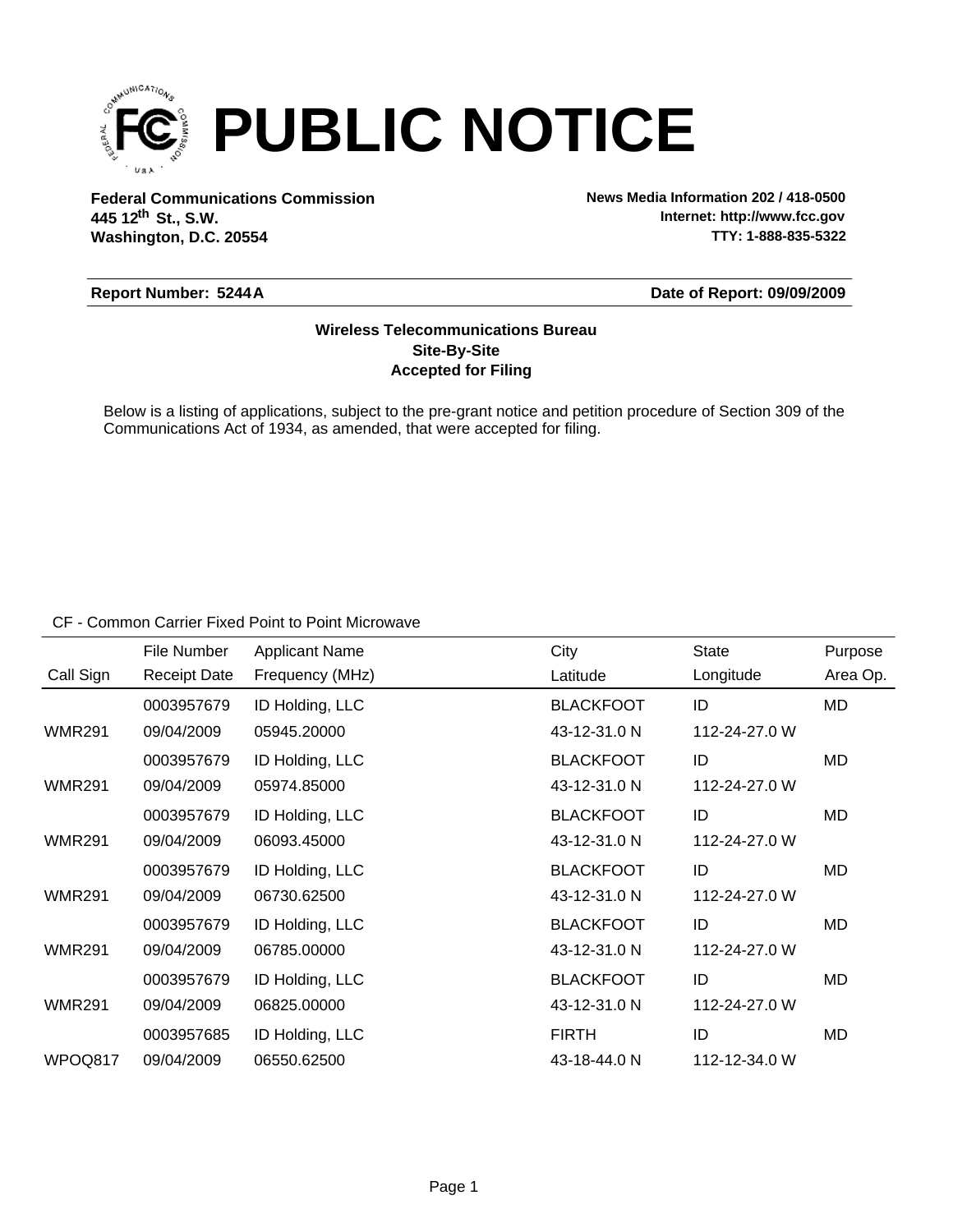# CF - Common Carrier Fixed Point to Point Microwave

|           | File Number         | Applicant Name  | City         | State         | Purpose  |
|-----------|---------------------|-----------------|--------------|---------------|----------|
| Call Sign | <b>Receipt Date</b> | Frequency (MHz) | Latitude     | Longitude     | Area Op. |
|           | 0003957685          | ID Holding, LLC | <b>FIRTH</b> | ID            | MD       |
| WPOQ817   | 09/04/2009          | 06625,00000     | 43-18-44.0 N | 112-12-34.0 W |          |

# IK - Industrial/Business Pool - Commercial, Conventional

|           | File Number  | Applicant Name                   | City     | State     | Purpose  |
|-----------|--------------|----------------------------------|----------|-----------|----------|
| Call Sign | Receipt Date | Frequency (MHz)                  | Latitude | Longitude | Area Op. |
|           | 0003957692   | MARTIN TEX DBA CENTRAL PLAINS C( |          | RO        |          |
| WPHR941   | 09/04/2009   |                                  |          |           |          |

# MG - Microwave Industrial/Business Pool

|           | File Number         | <b>Applicant Name</b> | City         | <b>State</b>  | Purpose  |
|-----------|---------------------|-----------------------|--------------|---------------|----------|
| Call Sign | <b>Receipt Date</b> | Frequency (MHz)       | Latitude     | Longitude     | Area Op. |
|           | 0003910419          | Turn Wireless, LLC    | Santa Paula  | CA            | AM       |
|           | 09/04/2009          | 11645.00000           | 34-19-51.1 N | 119-01-26.7 W |          |
|           | 0003910419          | Turn Wireless, LLC    | Santa Paula  | CA            | AM       |
|           | 09/04/2009          | 11685.00000           | 34-19-51.1 N | 119-01-26.7 W |          |
|           | 0003910419          | Turn Wireless, LLC    | Santa Paula  | CA            | AM       |
|           | 09/04/2009          | 17755.00000           | 34-19-51.1 N | 119-01-26.7 W |          |
|           | 0003918255          | Turn Wireless, LLC    | Corona       | CA            | AM       |
|           | 09/04/2009          | 06226.89000           | 33-50-59.9 N | 117-39-12.4 W |          |
|           | 0003918255          | Turn Wireless, LLC    | Corona       | CA            | AM       |
|           | 09/04/2009          | 06375.14000           | 33-50-59.9 N | 117-39-12.4 W |          |
|           | 0003918255          | Turn Wireless, LLC    | Corona       | CA            | AM       |
|           | 09/04/2009          | 10975.00000           | 33-50-59.9 N | 117-39-12.4 W |          |
|           | 0003918255          | Turn Wireless, LLC    | Corona       | CA            | AM       |
|           | 09/04/2009          | 11015.00000           | 33-50-59.9 N | 117-39-12.4 W |          |
|           | 0003918255          | Turn Wireless, LLC    | Corona       | CA            | AM       |
|           | 09/04/2009          | 19560.00000           | 33-50-59.9 N | 117-39-12.4 W |          |
|           | 0003918255          | Turn Wireless, LLC    | Corona       | CA            | AM       |
|           | 09/04/2009          | 19640.00000           | 33-50-59.9 N | 117-39-12.4 W |          |
|           | 0003918268          | Turn Wireless, LLC    | Crestline    | CA            | AM       |
|           | 09/04/2009          | 06123.10000           | 34-13-42.1 N | 117-14-56.5 W |          |
|           | 0003918268          | Turn Wireless, LLC    | Crestline    | CA            | AM       |
|           | 09/04/2009          | 11465.00000           | 34-13-42.1 N | 117-14-56.5 W |          |
|           | 0003918268          | Turn Wireless, LLC    | Crestline    | CA            | AM       |
|           | 09/04/2009          | 11505.00000           | 34-13-42.1 N | 117-14-56.5 W |          |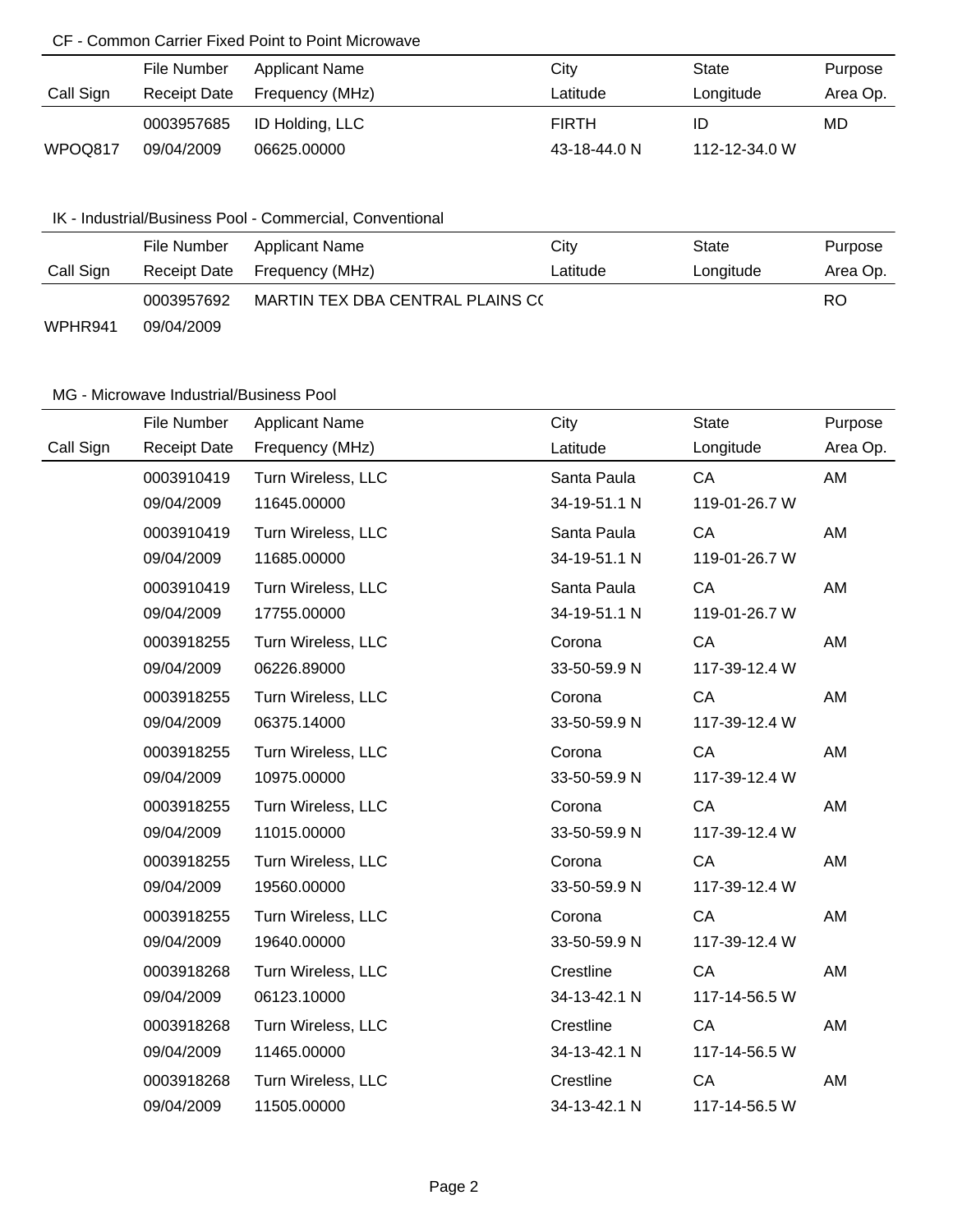## MG - Microwave Industrial/Business Pool

|           | File Number         | <b>Applicant Name</b>                          | City         | <b>State</b>  | Purpose   |
|-----------|---------------------|------------------------------------------------|--------------|---------------|-----------|
| Call Sign | <b>Receipt Date</b> | Frequency (MHz)                                | Latitude     | Longitude     | Area Op.  |
|           | 0003919084          | Turn Wireless, LLC                             | Los Angeles  | CA            | AM        |
| WQGT945   | 09/04/2009          | 10775.00000                                    | 34-04-32.3 N | 118-39-34.4 W |           |
|           | 0003919084          | Turn Wireless, LLC                             | Los Angeles  | CA            | AM        |
| WQGT945   | 09/04/2009          | 10855.00000                                    | 34-04-32.3 N | 118-39-34.4 W |           |
|           | 0003919084          | Turn Wireless, LLC                             | Los Angeles  | CA            | AM        |
| WQGT945   | 09/04/2009          | 11095.00000                                    | 34-04-32.3 N | 118-39-34.4 W |           |
|           | 0003919084          | Turn Wireless, LLC                             | Los Angeles  | CA            | AM        |
| WQGT945   | 09/04/2009          | 11175.00000                                    | 34-04-32.3 N | 118-39-34.4 W |           |
|           | 0003919084          | Turn Wireless, LLC                             | Los Angeles  | CA            | AM        |
| WQGT945   | 09/04/2009          | 11525.00000                                    | 34-04-32.3 N | 118-39-34.4 W |           |
|           | 0003919084          | Turn Wireless, LLC                             | Los Angeles  | CA            | AM        |
| WQGT945   | 09/04/2009          | 11685.00000                                    | 34-04-32.3 N | 118-39-34.4 W |           |
|           | 0003919084          | Turn Wireless, LLC                             | Los Angeles  | CA            | AM        |
| WQGT945   | 09/04/2009          | 19560.00000                                    | 34-04-32.3 N | 118-39-34.4 W |           |
|           | 0003919084          | Turn Wireless, LLC                             | Los Angeles  | CA            | AM        |
| WQGT945   | 09/04/2009          | 19600.00000                                    | 34-04-32.3 N | 118-39-34.4 W |           |
|           | 0003957143          | CLEARWIRE SPECTRUM HOLDINGS III FAIRLESS HILLS |              | PA            | <b>NE</b> |
|           | 09/04/2009          | 23025.00000                                    | 40-11-22.0 N | 074-50-46.0 W |           |
|           | 0003957143          | CLEARWIRE SPECTRUM HOLDINGS III FAIRLESS HILLS |              | <b>PA</b>     | <b>NE</b> |
|           | 09/04/2009          | 23075.00000                                    | 40-11-22.0 N | 074-50-46.0 W |           |
|           | 0003957143          | CLEARWIRE SPECTRUM HOLDINGS III FAIRLESS HILLS |              | PA            | <b>NE</b> |
|           | 09/04/2009          | 23125.00000                                    | 40-11-22.0 N | 074-50-46.0 W |           |
|           | 0003957143          | CLEARWIRE SPECTRUM HOLDINGS III FAIRLESS HILLS |              | PA            | <b>NE</b> |
|           | 09/04/2009          | 23175.00000                                    | 40-11-22.0 N | 074-50-46.0 W |           |
|           | 0003957596          | CLEARWIRE SPECTRUM HOLDINGS III Langhorne      |              | PA            | <b>NE</b> |
|           | 09/04/2009          | 19575.00000                                    | 40-07-52.7 N | 074-53-38.5 W |           |
|           | 0003957596          | CLEARWIRE SPECTRUM HOLDINGS III Langhorne      |              | <b>PA</b>     | <b>NE</b> |
|           | 09/04/2009          | 19675.00000                                    | 40-07-52.7 N | 074-53-38.5 W |           |
|           | 0003957596          | CLEARWIRE SPECTRUM HOLDINGS III Langhorne      |              | PA            | <b>NE</b> |
|           | 09/04/2009          | 23025.00000                                    | 40-07-52.7 N | 074-53-38.5 W |           |
|           | 0003957596          | CLEARWIRE SPECTRUM HOLDINGS III Langhorne      |              | <b>PA</b>     | <b>NE</b> |
|           | 09/04/2009          | 23075.00000                                    | 40-07-52.7 N | 074-53-38.5 W |           |
|           | 0003957596          | CLEARWIRE SPECTRUM HOLDINGS III Langhorne      |              | PA            | <b>NE</b> |
|           | 09/04/2009          | 23125.00000                                    | 40-07-52.7 N | 074-53-38.5 W |           |
|           | 0003957598          | CLEARWIRE SPECTRUM HOLDINGS III Bridgeport     |              | <b>PA</b>     | <b>NE</b> |
|           | 09/04/2009          | 17815.00000                                    | 40-05-57.7 N | 075-20-59.7 W |           |
|           | 0003957598          | CLEARWIRE SPECTRUM HOLDINGS III Bridgeport     |              | PA            | <b>NE</b> |
|           | 09/04/2009          | 17915.00000                                    | 40-05-57.7 N | 075-20-59.7 W |           |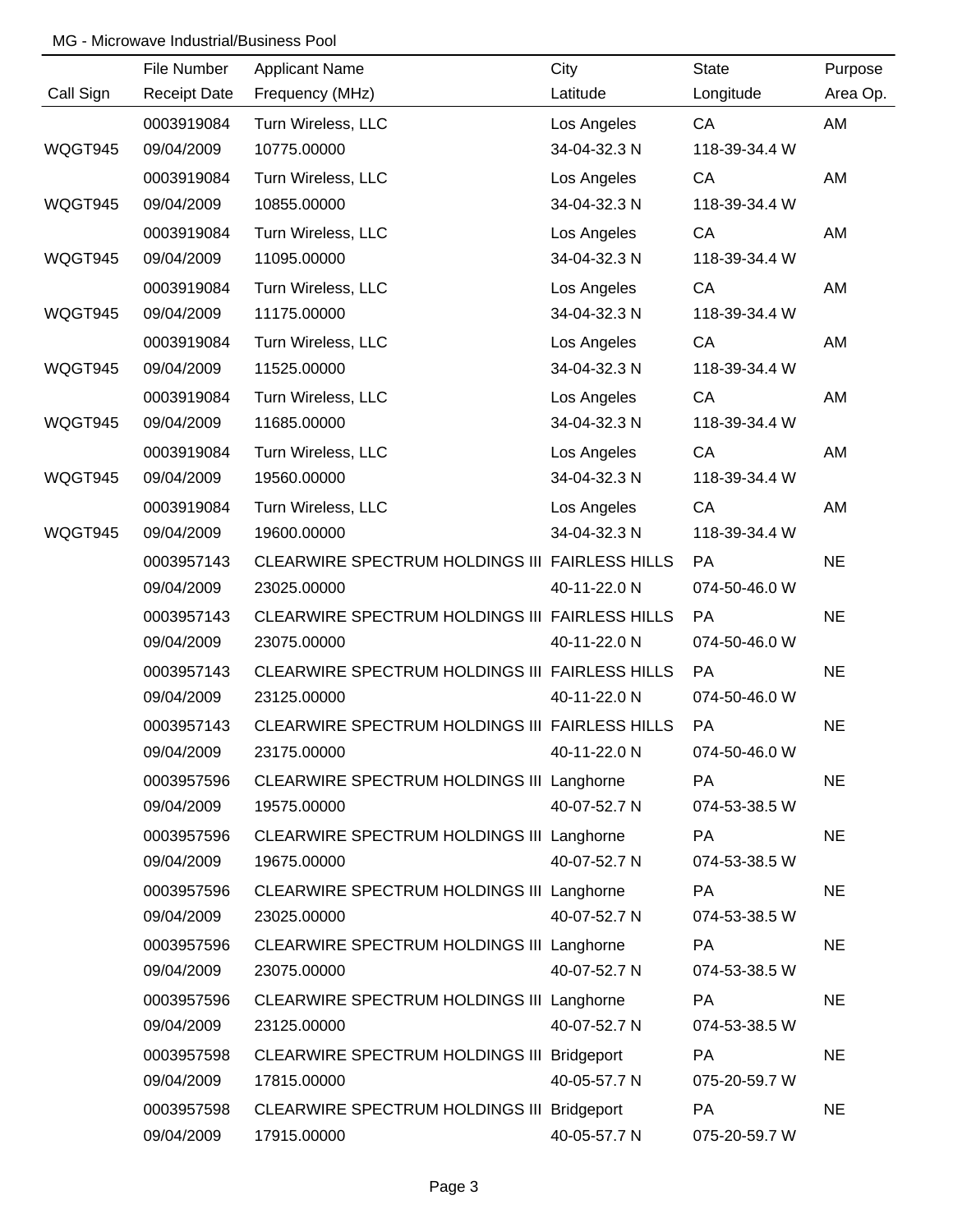## MG - Microwave Industrial/Business Pool

|               | File Number         | <b>Applicant Name</b>                        | City           | <b>State</b>  | Purpose   |  |
|---------------|---------------------|----------------------------------------------|----------------|---------------|-----------|--|
| Call Sign     | <b>Receipt Date</b> | Frequency (MHz)                              | Latitude       | Longitude     | Area Op.  |  |
|               | 0003957598          | CLEARWIRE SPECTRUM HOLDINGS III Bridgeport   |                | PA            | <b>NE</b> |  |
|               | 09/04/2009          | 21825.00000                                  | 40-05-57.7 N   | 075-20-59.7 W |           |  |
|               | 0003957598          | CLEARWIRE SPECTRUM HOLDINGS III Bridgeport   |                | PA            | <b>NE</b> |  |
|               | 09/04/2009          | 21925.00000                                  | 40-05-57.7 N   | 075-20-59.7 W |           |  |
|               | 0003957601          | CLEARWIRE SPECTRUM HOLDINGS III Conshohocken |                | <b>PA</b>     | <b>NE</b> |  |
|               | 09/04/2009          | 19375.00000                                  | 40-04-32.4 N   | 075-18-19.2 W |           |  |
|               | 0003957601          | CLEARWIRE SPECTRUM HOLDINGS III Conshohocken |                | PA            | <b>NE</b> |  |
|               | 09/04/2009          | 19475.00000                                  | 40-04-32.4 N   | 075-18-19.2 W |           |  |
|               | 0003957601          | CLEARWIRE SPECTRUM HOLDINGS III Conshohocken |                | <b>PA</b>     | <b>NE</b> |  |
|               | 09/04/2009          | 21825.00000                                  | 40-04-32.4 N   | 075-18-19.2 W |           |  |
|               | 0003957601          | CLEARWIRE SPECTRUM HOLDINGS III Conshohocken |                | PA            | <b>NE</b> |  |
|               | 09/04/2009          | 21925.00000                                  | 40-04-32.4 N   | 075-18-19.2 W |           |  |
|               | 0003957693          | Pacific Gas and Electric Company             | <b>OAKLAND</b> | CA            | <b>RM</b> |  |
| <b>WBX398</b> | 09/04/2009          | 06845.00000                                  | 37-47-55.7 N   | 122-16-53.8 W |           |  |
|               | 0003957683          | Pacific Gas and Electric Company             |                |               | <b>RO</b> |  |
| KCY81         | 09/04/2009          |                                              |                |               |           |  |
|               | 0003957688          | Pacific Gas and Electric Company             |                |               | <b>RO</b> |  |
| KMD61         | 09/04/2009          |                                              |                |               |           |  |
|               | 0003957703          | Pacific Gas and Electric Company             |                |               | <b>RO</b> |  |
| KMT44         | 09/04/2009          |                                              |                |               |           |  |
|               | 0003957705          | Pacific Gas and Electric Company             |                |               | <b>RO</b> |  |
| WNEK461       | 09/04/2009          |                                              |                |               |           |  |

### NN - 3650-3700 MHz

|           | File Number | Applicant Name               | City     | State     | Purpose  |
|-----------|-------------|------------------------------|----------|-----------|----------|
| Call Sign |             | Receipt Date Frequency (MHz) | Latitude | Longitude | Area Op. |
|           | 0003957715  | AIM Wireless Solutions       |          |           | NE       |
|           | 09/04/2009  | 03650.00000 - 03700.00000    |          |           |          |